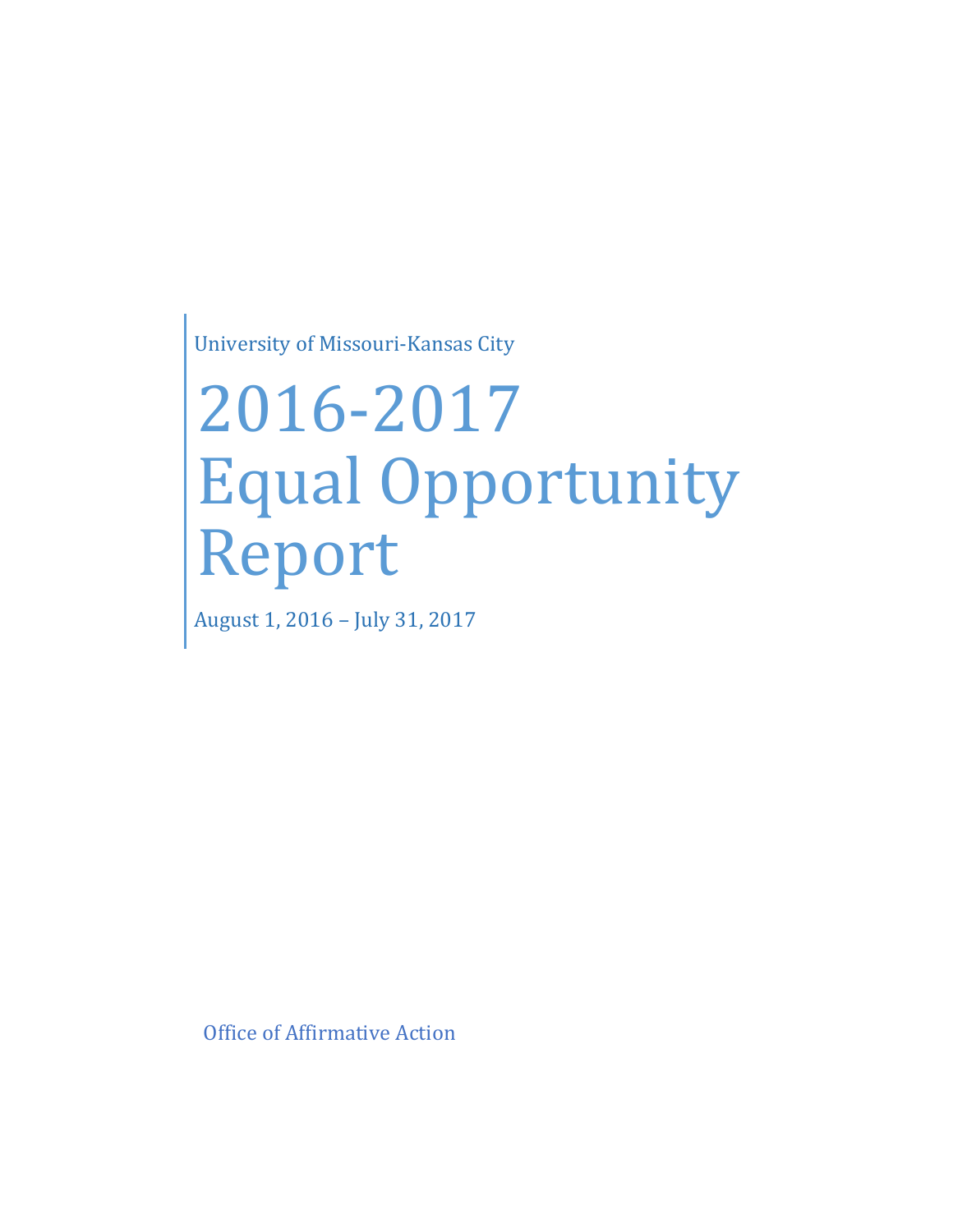

#### **OFFICE OF AFFIRMATIVE ACTION**

January 12, 2018

 $\overline{\phantom{a}}$ 

Dear Members of the University of Missouri-Kansas City Community:

The Office of Affirmative Action invites you to review its annual Equal Opportunity Report. The Report describes protected class discrimination reported to the Office of Affirmative Action from August 1, 2016 to July 31, 2017. The Report does not include complaints of sex, gender, gender identity, gender expression, and sexual orientation discrimination as those complaints are described in the annual [Title IX Report.](https://info.umkc.edu/title9/wp-content/uploads/2017/12/2017-Title-IX-Report.pdf) This Report helps establish baseline information that the University can use in future years to begin to identify trends. We have an opportunity and an obligation to use this information to improve campus culture and reduce discrimination.

For several years, our office has worked closely with many departments and offices on campus to prevent discrimination in all of its forms. The Office of Affirmative Action has responded to allegations of discrimination through educational panels, presentations, disciplinary proceedings and conflict resolution. We have provided numerous students and employees with the resources, support and accommodations they need to be successful at UMKC.

This Report is intended to provide you with data and contextual information regarding the number of reports received by the Office of Affirmative Action and the process by which reports are resolved. As you read the Report, please be aware that we have an obligation to balance transparency with our commitment to respecting the privacy of those involved as well as our duty to keep confidential information that is protected by the Family Education Rights and Privacy Act  $(FERPA).<sup>1</sup>$ 

If you have any feedback regarding the Report, please email me at [thompsonmikah@umkc.edu.](mailto:title9@missouri.edu) If you would like to make a report of discrimination, learn more about campus and community resources, or if you are in need of accommodations, please call the Office of Affirmative Action at (816) 235-6910.

Thank you for your interest in the University's Equal Opportunity work and your commitment to creating a more equitable, safe and inclusive UMKC.

<sup>&</sup>lt;sup>1</sup> See 20 U.S.C. § 1232g and 34 CFR Part 99 (a federal law that protects the privacy of student education records).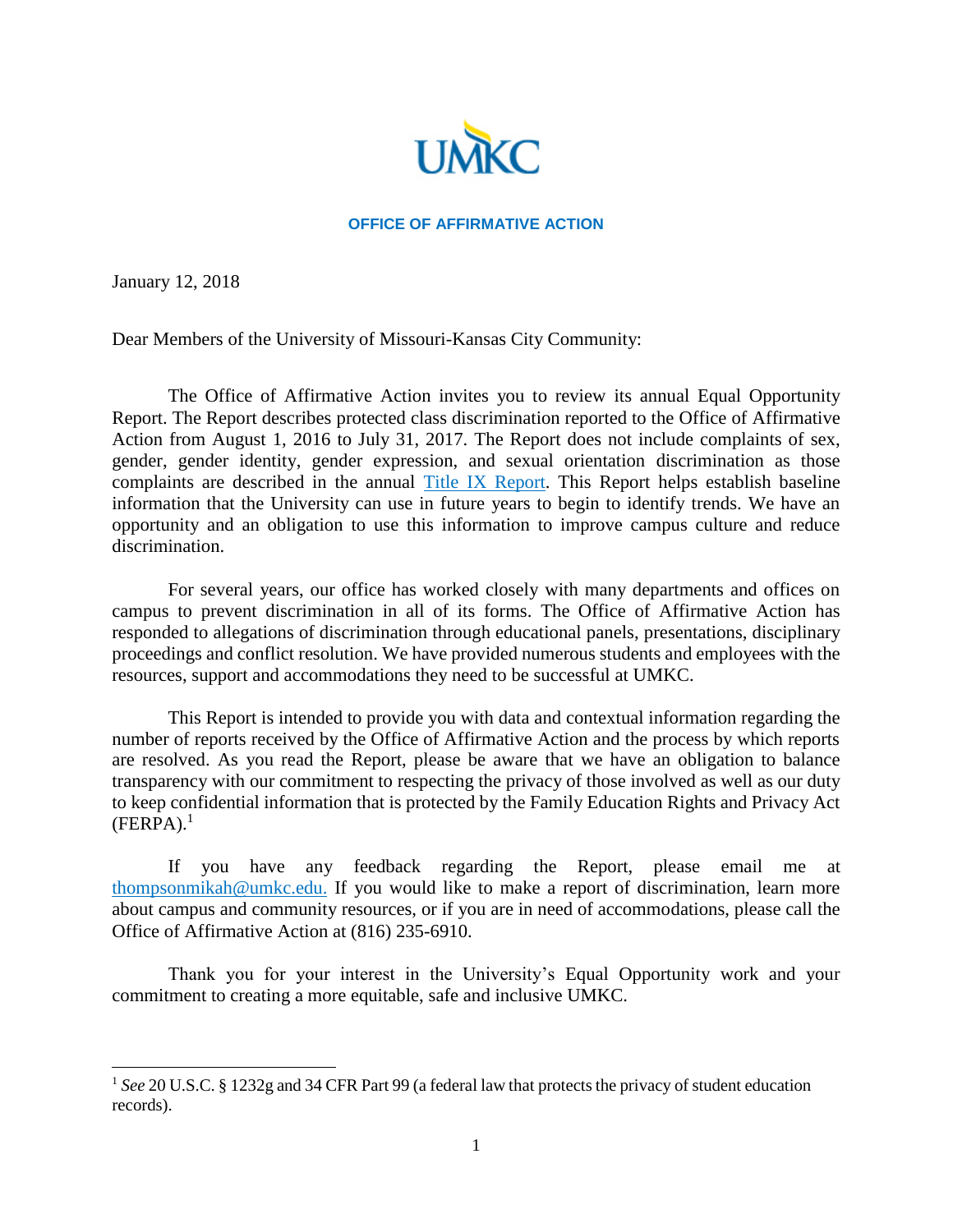Sincerely,

Make 2. Thay

Mikah K. Thompson Director of Affirmative Action and Title IX Coordinator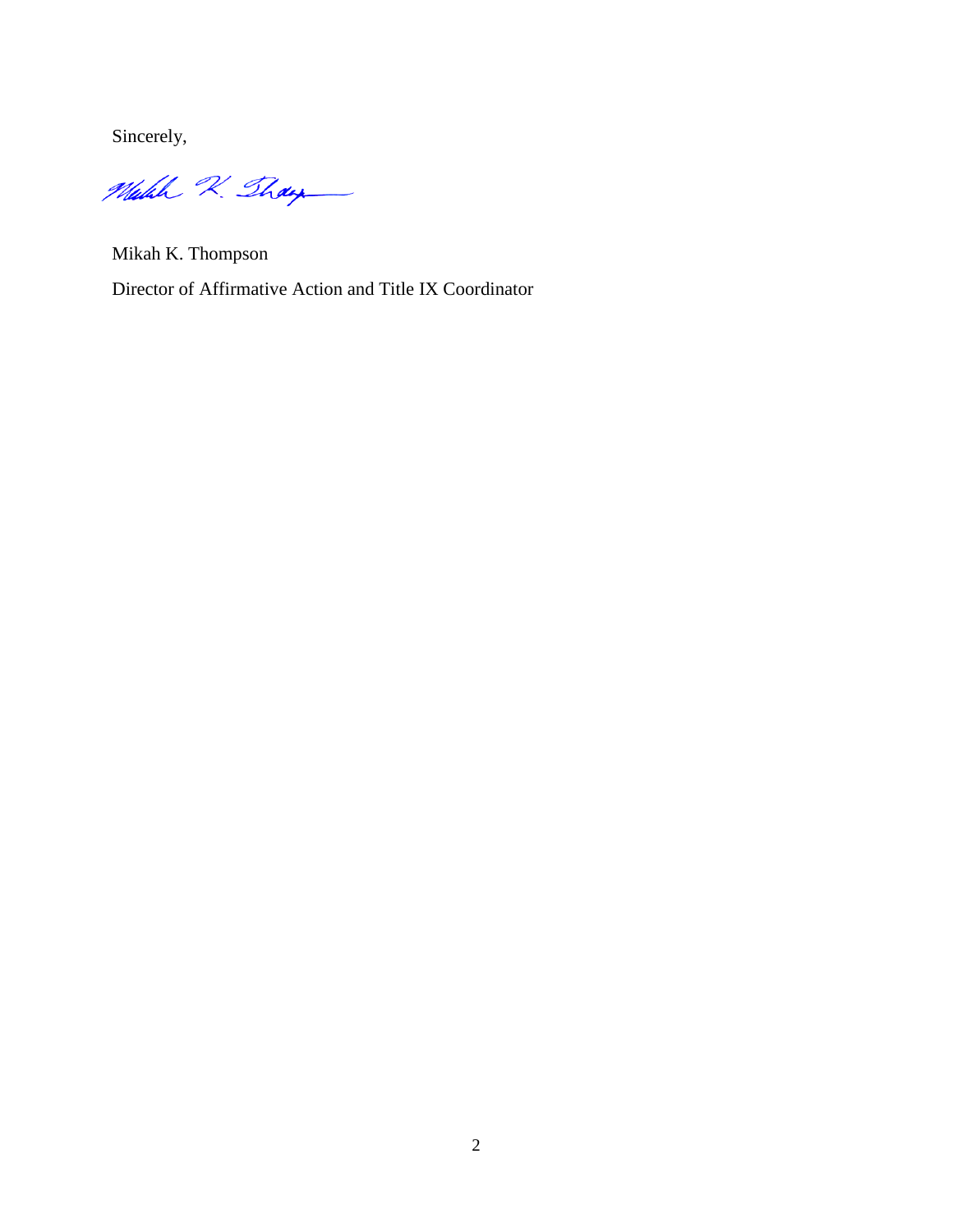# *Types of Reports*

l

This Report presents information concerning alleged discrimination based on race, color, national origin, ancestry, age, genetic information, protected veteran status, religion, or disability and retaliation that was reported to the Office of Affirmative Action ("OAA") and the actions taken by the OAA in response. Information concerning alleged discrimination based on sex, gender expression, gender identity, or sexual orientation discrimination is contained in th[e Title IX Report,](https://info.umkc.edu/title9/wp-content/uploads/2017/12/2017-Title-IX-Report.pdf) which is available on UMKC's Title IX website (http://info.umkc.edu/title9/). This document includes descriptions of all reports brought forward between August 1, 2016 and July 31, 2017 (Reporting Period).

Information regarding the reports of discrimination received by the OAA are communicated in both statistical and narrative formats. Some reports alleged multiple types of discrimination in a single incident and some reports alleged general discrimination that was not based on a protected class.

This Report presents information about the **sixty-four (64)** reports of alleged discrimination or retaliation. The OAA received **fifty-seven (57)** reports of discrimination from persons affiliated with the University and **seven** (7) notices of investigation from external agencies during the Reporting Period.<sup>2</sup> Of the complaints that were investigated by an external agency (Missouri Commission on Human Rights [MCHR] or Equal Employment Opportunity Commission [EEOC]), **three (3)** individuals reportedly experienced more than one type of discrimination. Additionally, **two (2)** individuals reported more than one incident of discrimination to the OAA or an outside agency. Thus, **sixty-two (62)** individuals reported experiencing **seventy-seven (77)** incidents of discrimination based on a protected class.

Please read the Report carefully and take time to click on hyperlinks to key definitions, which will provide you with detailed descriptions of terms used by the OAA. These terms are critical to understanding the Report:

- **Complainant**  the alleged victim of the University's anti-discrimination policies
- **Respondent**  the person who allegedly violated the University's anti-discrimination policies (sometimes called the "Accused")
- **Report**  information received by the OAA stating that an individual has or may have experienced discrimination or retaliation
- **Policy violation**  the classification of a report into a specific behavior prohibited by the University's anti-discrimination policies

Additionally, please read the footnotes within the Report as they contain helpful contextual information. While intended to be descriptive, this Report has limitations, such as the inability to convey the complexity of each incident that has been shared with the OAA. We recognize that many incidents that impact our students, faculty and staff are not reported.

<sup>2</sup> The OAA received **three (3)** reports that alleged gender discrimination in conjunction with discrimination based on another protected class. These reports are accounted for in the University's EEO report.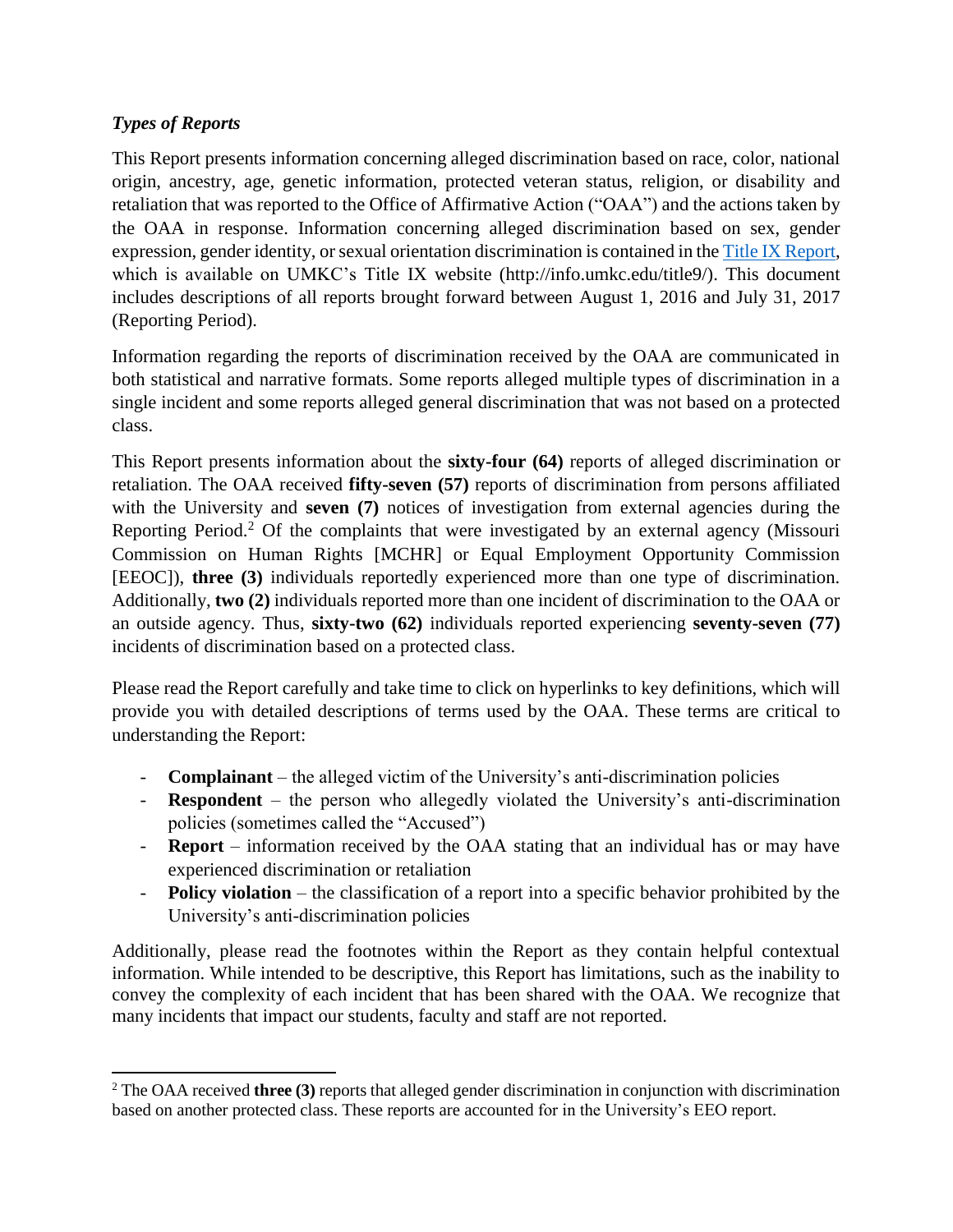## **I. How Does the OAA Receive Reports of Alleged Discrimination?**

## *Self Reports*

A number of people, including students, come to the OAA seeking resources on their own. Equal Opportunity investigators will connect them to resources, explain their rights and options, and can help them decide the next steps. Students, employees, volunteers and visitors of the University who have experienced any form of discrimination are encouraged to report any incident promptly to the OAA. While everyone is encouraged to make a report, victims of discrimination are not required to share the incident with the OAA.

# *Third party Reports*

A number of incidents are reported by people who have witnessed discrimination directly or received reports of discrimination. After the OAA receives such a report, an Equal Opportunity investigator contacts the alleged victim. The alleged victim has the right not to respond to the OAA. If the alleged victim does respond to the investigator, he or she will connect the alleged victim to resources, explain their rights and options, and can help them decide the next steps.

## *Internal vs. External Reports*

Incidents reported to the OAA by students, faculty, or staff members are referred to as internal reports. Incidents reported to the OAA by agencies, such as MCHR or EEOC, are referred to as external reports.

# **II. What is Retaliation?**

Retaliation is any adverse action taken against a person because of that person's participation in a protected activity. **The University strictly prohibits retaliation against any person for** making any good faith report or for filing, testifying, assisting or participating in any investigation or proceeding involving allegations of discrimination in violation of the University's Equal Employment/Education Opportunity Policy. Individuals who retaliate will be subject to discipline.

## **III. False Reporting**

University policy prohibits false reporting. False reporting is a serious offense and students or employees who make false reports of discrimination or retaliation will be subject to disciplinary action ranging from probation up to and including expulsion or termination. A false report is a report made in bad faith that is intentionally false.

A determination that a report of discrimination is false can be made only if the evidence establishes that the report was intentionally false and no act of discrimination was either committed or attempted. The OAA can only make a determination that a report of discrimination or retaliation is false after conducting a thorough investigation. Erroneous reports made in good faith are not considered false reports.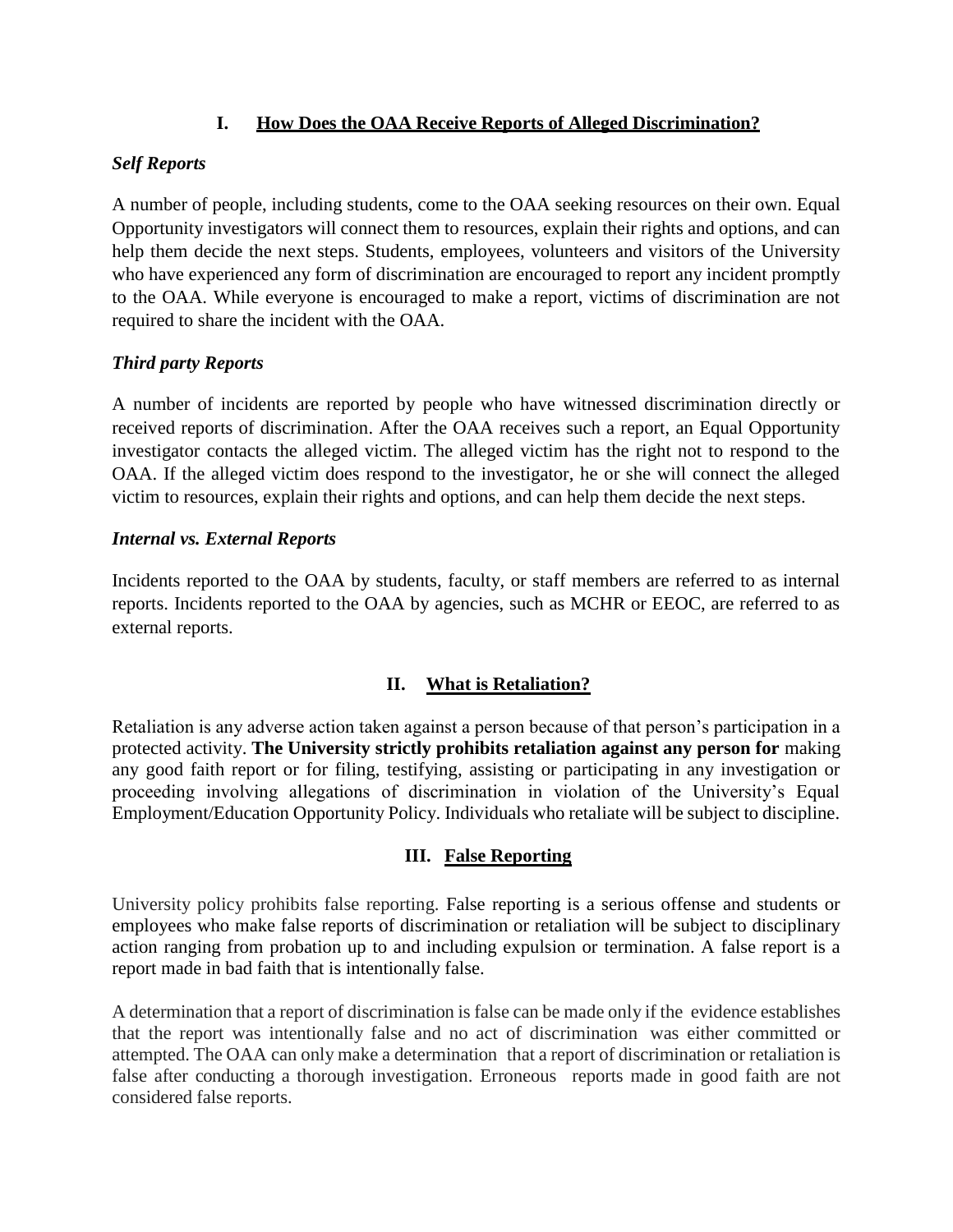Failure to find that a policy violation occurred does not mean the complaint was false. In other words, simply because the University finds that an individual is not responsible for an alleged policy violation does not mean that the underlying complaint was false. The determination that a report is false must be supported by evidence that discrimination did not occur.

#### **The OAA did not receive any allegations of false reporting during the Reporting Period.**

#### **IV. What Happens After the OAA Receives a Report?**

After receiving a report of alleged discrimination or retaliation, a staff member in the OAA will contact the Complainant (or alleged victim) by phone or email to inquire about the individual's safety, inform them of their rights, and connect the individual with campus and community resources.

It is the Complainant's right to file a formal complaint with the OAA and pursue an investigation and disciplinary action against the Respondent. Complaints against students, faculty or staff of the University of Missouri-Kansas City are resolved using the Equity Resolution Process.

## **V. What is Discrimination?**

The OAA does not conduct criminal investigations and this Report does not classify criminal behavior. Rather, the OAA investigates and responds to reports of potential violations of the University's prohibition on discrimination on the basis of **race, color, national origin, ancestry, age, genetic information, protected veteran status, religion, or disability and retaliation.**

This policy also prohibits discrimination based on **sex, sexual orientation, gender identity and gender expression**; reports of discrimination based on these characteristics are discussed in the [Title IX Report.](https://info.umkc.edu/title9/wp-content/uploads/2017/12/2017-Title-IX-Report.pdf)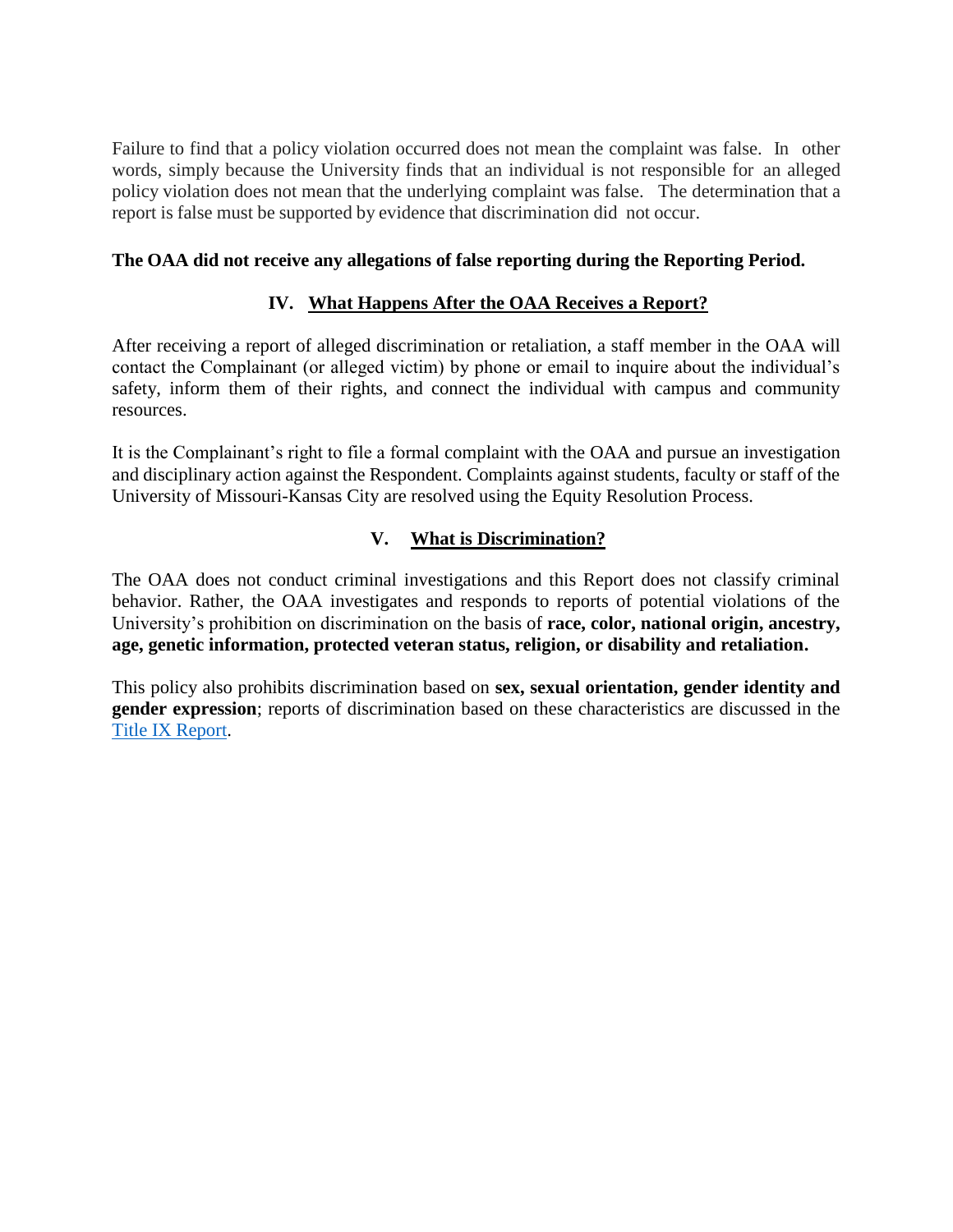

#### **VI. Reports of Potential Discrimination**

Racial discrimination was the most common allegation with **twenty-three (23)** incidents reported. There were **eleven (11)** allegations of discrimination based on disability; **seven (7)** reports of retaliation; six (6) reports of discrimination based on sex;<sup>3</sup> six (6) reports of discrimination based on religion; **three (3)** reports each of discrimination based on age and national origin; and **three (3)** reports of discrimination that did not fit any category.

 $\overline{\phantom{a}}$ 

<sup>3</sup> Most reports of sex discrimination are counted in the University's Title IX Report. Each of the **six (6)**  reports of sex discrimination counted in this report alleged discrimination based on multiple protected classes. **Three (3)** of these complaints were filed by University employees through external agencies. **Three (3)** similar complaints were filed through the Office of Affirmative Action, and are also counted in this report.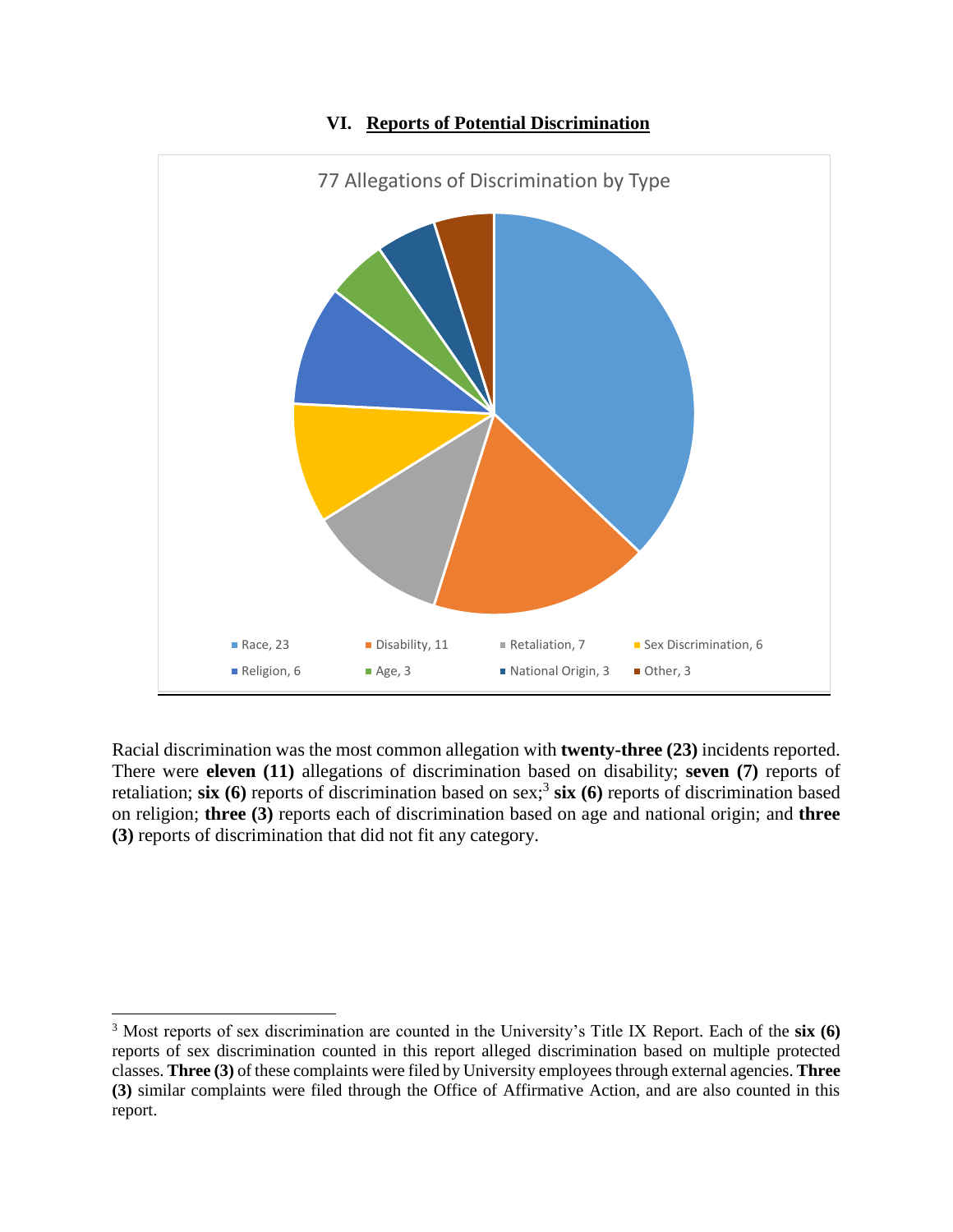

**VII. University Affiliation of the Complainant and Respondent**

The OAA kept record of how Complainants and Respondents named in each report were affiliated with the University. This graph shows the University affiliation of the Complainants and Respondents on a case-by-case basis. <sup>4</sup> Students were Complainants in **thirty-nine (39)** reports and were named as Respondents in **seventeen (17)** reports. University employees were Complainants in **twenty-two (22)** reports and were named as Respondents in **twenty-six (26)** reports. Complainants named the University of Missouri-Kansas City or a University division as the Respondent in **sixteen (16)** reports. "Affiliated" indicates that a Complainant or Respondent has a relationship with the University, such as a volunteer or vendor, but is not a student or employee of the University. There were **four (4)** affiliated Complainants and **three (3)** affiliated Respondents. Unaffiliated indicates that the Complainant or Respondent was not affiliated with the University in any way. There were **zero (0)** unaffiliated Complainants and **six (6)** unaffiliated Respondents. Finally, there were **three (3)** reports where the University served as the Complainant and **one (1)**  report where the Respondent was unknown.

l

<sup>4</sup> Occasionally, reports were filed jointly by more than one Complainant, reports named more than one Respondent, or an individual filed more than one report with the OAA. This graph explains the University affiliation of the parties involved in each report; thus, **sixty-six (66)** Complainants and **sixty-nine (69)**  Respondents are accounted for in this graph.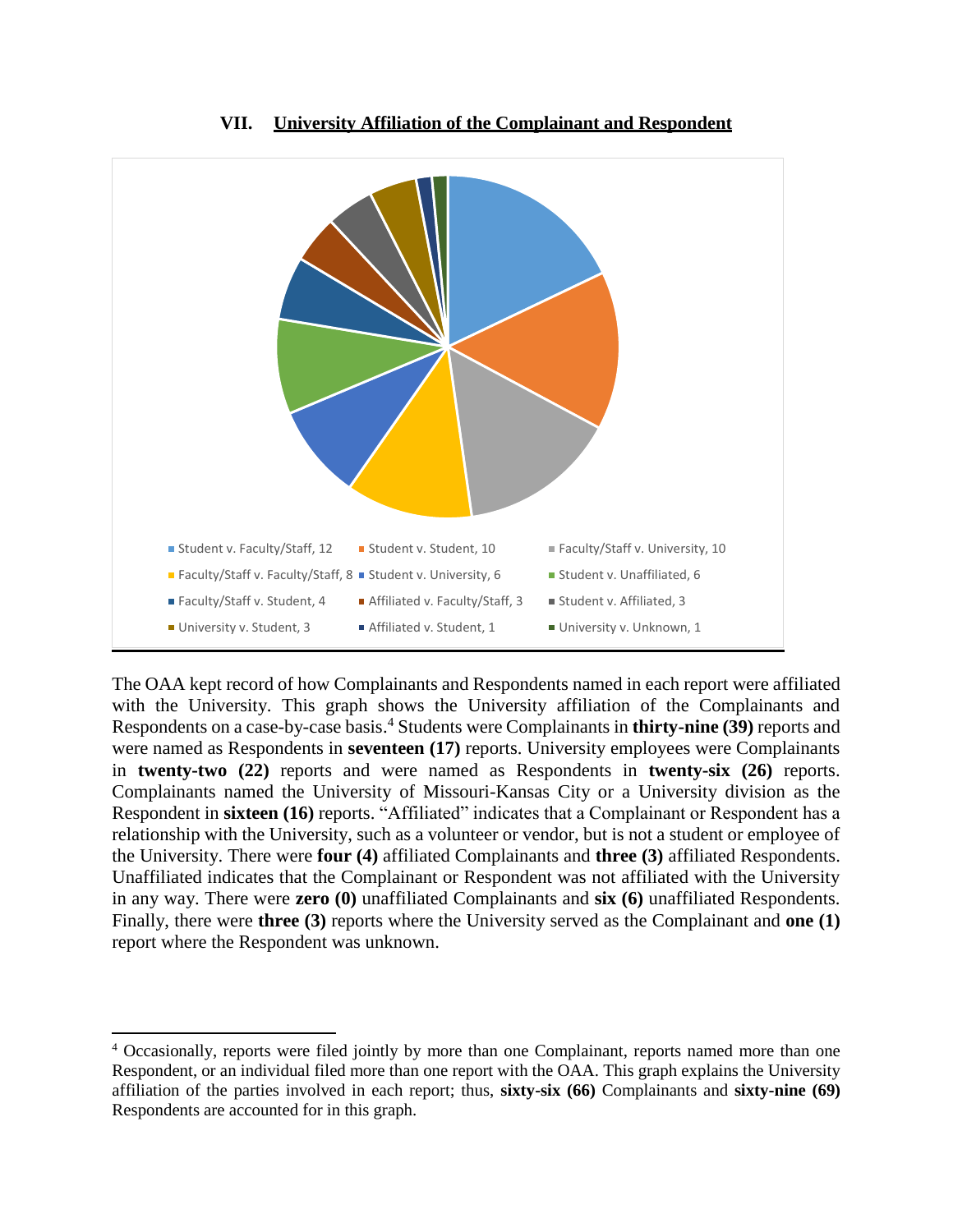#### **VIII. Investigations**



Of the **fifty-seven (57)** internal reports of discrimination that were made to OAA, **ten (10)** were investigated, and **forty-seven (47)** were resolved in another way. Of the ten investigated complaints, **six (6)** were resolved via Summary Resolution; **two (2)** were resolved via Administrative Resolution; **one (1)** was withdrawn by the Complainant; and **one (1)** investigation was ongoing at the end of the Reporting Period.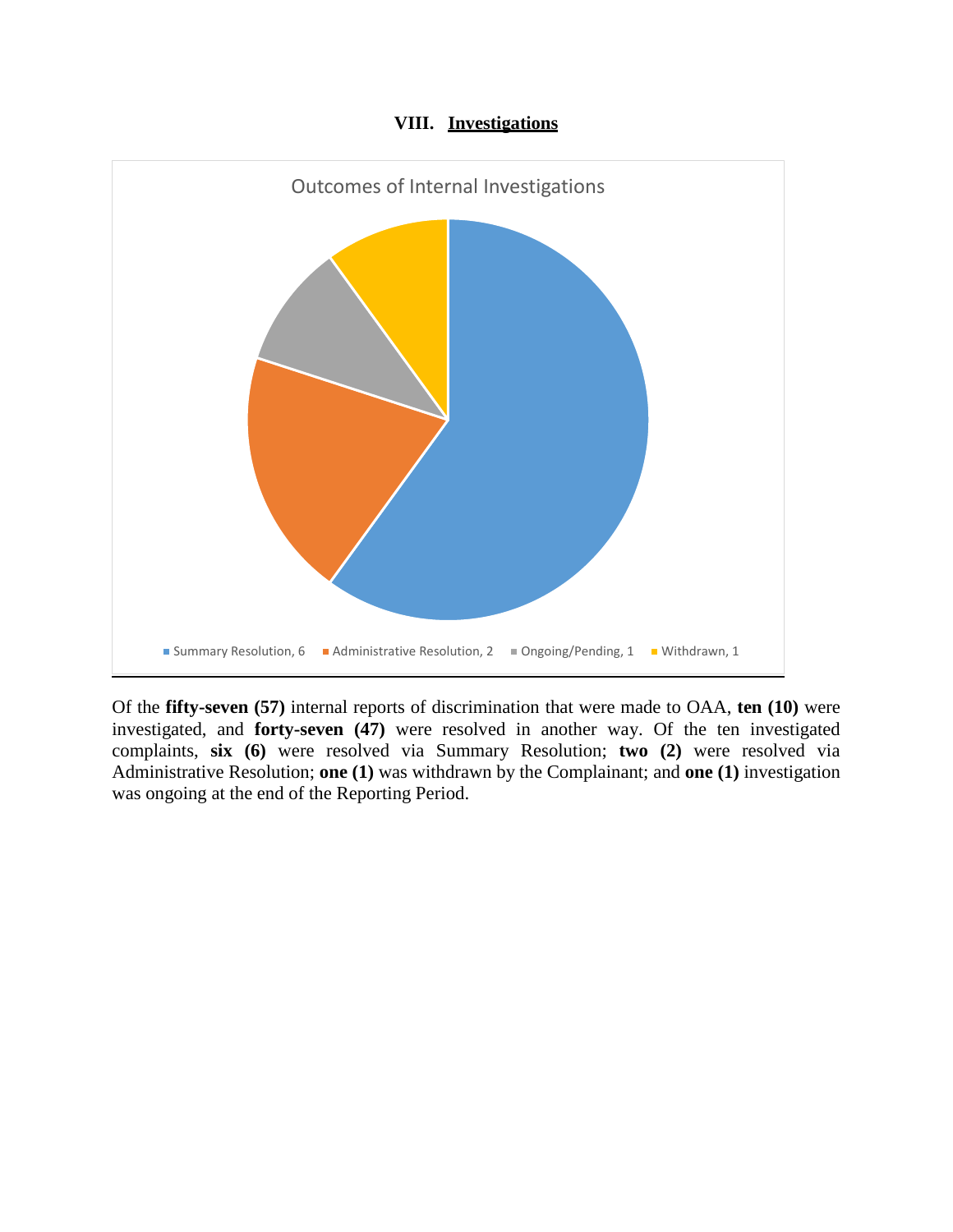

**Forty-seven (47)** complaints were not investigated formally. **Twenty-eight (28)** were not investigated because the Complainant chose not to make a formal complaint. **Sixteen (16)** reports were not investigated because the issues reported were found not to be discrimination based on a protected class during the initial intake. The OAA did not have jurisdiction to investigate **three (3)**  complaints. Several complaints that were not investigated formally were resolved to the satisfaction of both parties after a University administrator had a conversation with the Respondent about the impact of his or her behavior.

## o **Formal Complaints**

After information is reported to the OAA, the alleged victim must decide whether s/he wishes to move forward with a formal complaint pursuant to the University's Equity Resolution Process. A complaint provides the University with notice of a violation of the University's anti-discrimination policies, and officially requests the University to conduct an investigation into an alleged violation of university policy.

Formal complaints may contain the following elements:

- A statement of the alleged policy violation;
- Name of the accused faculty, staff member or organization;
- Date of the alleged policy violation occurred;
- Request for a specific resolution process (informal, formal or conflict resolution); and
- A list of witnesses.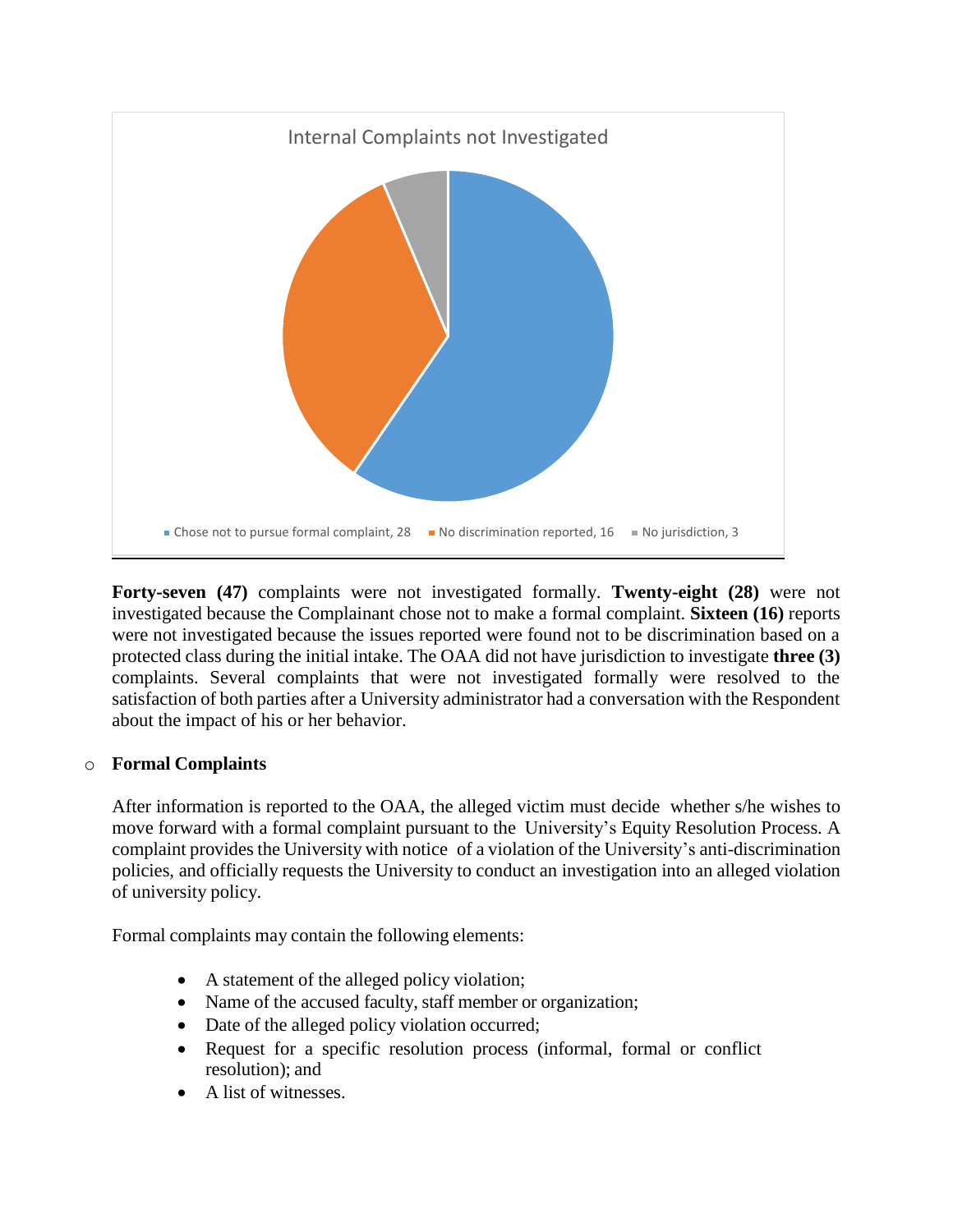There is no requirement that an alleged victim pursue a formal complaint. However, the University reserves the right to pursue a complaint even when an alleged victim chooses not to initiate an investigation or participate in the Equity Resolution Process.<sup>5</sup> As a result, the OAA may elect to pursue an investigation when a Complainant has not filed a complaint or requested an investigation. In these circumstances, the OAA deliberates thoroughly prior to initiating an investigation and will only do so when an investigation is necessary to:

- Protect the University community or others; and
- Provide a safe and non-discriminatory environment for all students.

Even if an investigation is not pursued, the OAA endeavors to take steps to limit the effects of the alleged discrimination and prevent its recurrence, such as training and education.

When the OAA receives a formal complaint, or the OAA elects to pursue an investigation, one or two Equal Opportunity investigators are promptly assigned to conduct an impartial investigation. During the Reporting Period, the Office received **ten (10)** formal complaints. The OAA did not proceed with an investigation and resolution without an individual filing a formal complaint.

## o **Preliminary Investigation and Investigation**

 $\overline{a}$ 

Upon receipt of a report, an Equal Opportunity Investigator conducts a preliminary investigation to gather enough information to refer the matter to an appropriate resolution process, provide interim remedies as needed, address any concerns regarding confidentiality, and assess any requests that an investigation not be pursued. If a Complainant or the University wishes to pursue further investigation, then such investigation will continue until all relevant information is obtained.

Equal Opportunity investigators are committed to conducting thorough, reliable and impartial investigations, which include relevant physical and electronic evidence, as well as detailed interviews with relevant parties and witnesses. The parties are allowed to have an advisor of their choice present with them for all Equity Resolution Process interviews, meetings and proceedings, and each party has an equal opportunity to present a list of potential witnesses and evidence.

Investigations of reported misconduct are typically completed within 30 business days of notice to the OAA, though investigations may take longer in complex cases. Additionally, in cases where criminal charges are being pursued, the University may undertake a short delay in its investigation. When an allegation of discrimination is reported to the Director of Affirmative Action that also alleges violation of the Standard of Conduct (200.010), the investigators also will investigate and resolve the related conduct violations. For example, if the Director receives a report of discrimination on the basis of religion and vandalism, and the vandalism is related to the allegation of discrimination, then the Office will investigate the related vandalism. As of July 31, 2017, there was one ongoing equity investigation.

<sup>5</sup> *See* Chapter 600.030.C.2 of the University of Missouri Collected Rules and Regulations.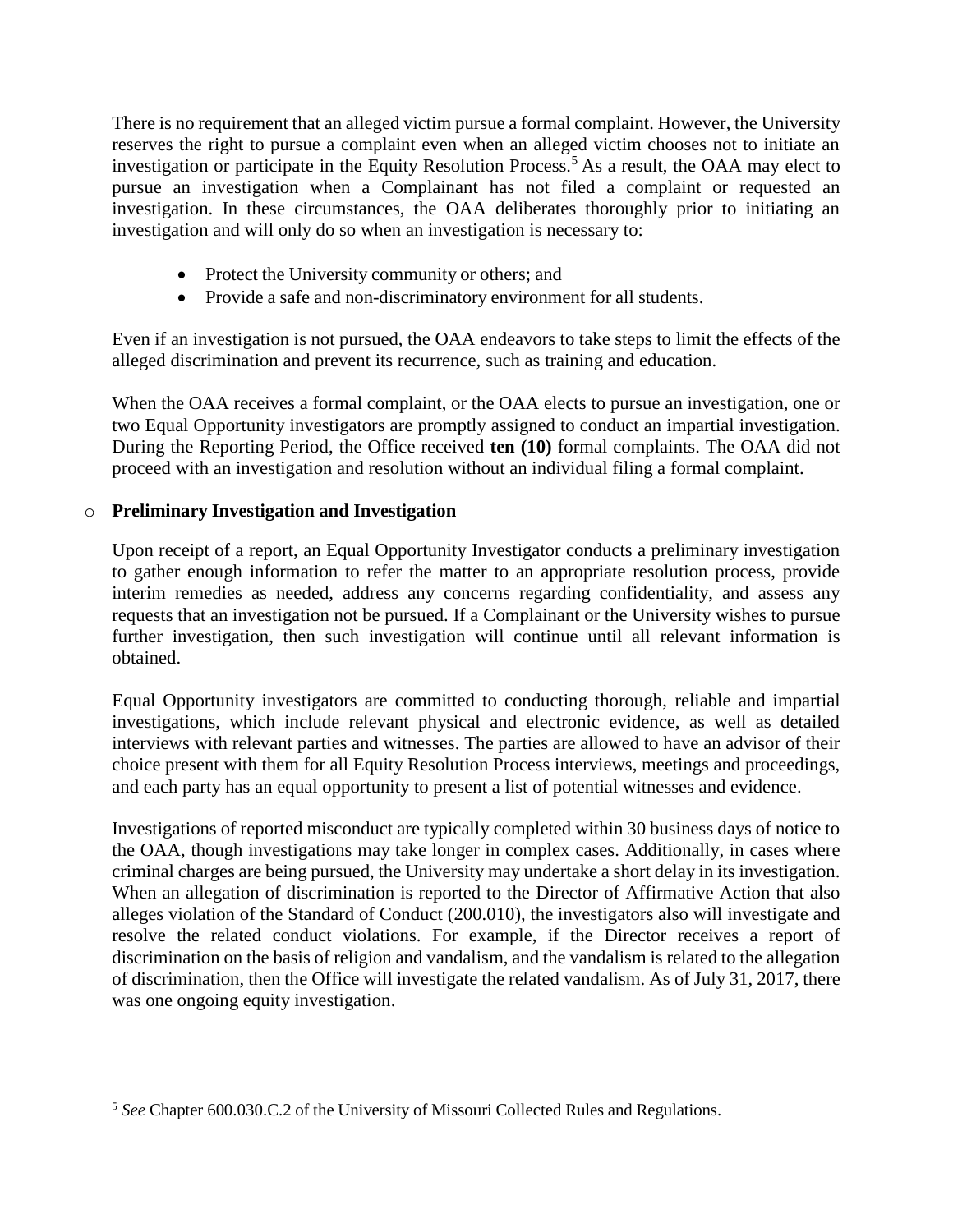#### o **Summary Resolution**

After the Equal Opportunity investigators complete an investigation, the Director of OAA reviews the investigation and may meet with the investigators for clarification regarding information gathered during the investigation.

Next, the Director of OAA makes a decision on whether, based on the evidence gathered, the complaint should move to the resolution phase. The Director of OAA will direct the complaint to move to the resolution phase if a **reasonable person** could, based on the evidence gathered, find the accused individual responsible for violating University policy. The Director of OAA will use the **preponderance of the evidence standard**, which means that the Director determines that it is more likely than not that a reasonable person could find the Respondent responsible (culpable) for violating University policy. If the Director of OAA determines that the complaint should move to the resolution phase, the complaint will be resolved through one of three processes: conflict resolution, informal/administrative resolution, or formal/hearing panel resolution.

**On six occasions during the Reporting Period, the Director of Affirmative Action determined that, after evaluating the respective investigation, a complaint should not move forward to the resolution phase**. It should be noted that five of these Summary Resolutions involved complaints by faculty members or staff members against other faculty or staff members. The Director of Affirmative Action issued a Summary Resolution in one case involving a student complaint.On all six occasions, the Complainant still received accommodations from the OAA and was referred to on-campus resources and services.

#### o **Conflict Resolution**

This method of resolution is often used for less serious, yet inappropriate behaviors. Complaints may be resolved using the conflict resolution process if the parties agree. The conflict resolution process consists of alternative dispute resolution mechanisms, such as mediation, facilitated dialogue or restorative justice. Conflict resolution will only be utilized if the Director of OAA determines that conflict resolution is appropriate. In making a determination of appropriateness, the Director considers:

- The willingness of the parties;
- The nature of the conduct at issue;
- The susceptibility of the conduct to conflict resolution;
- That conflict resolution is typically not the primary resolution mechanism used to address complaints of violent behavior of any kind, or in other cases of serious violations of policy.

Sanctions and appeals are not possible as a result of a conflict resolution process, though the parties may agree to appropriate remedies. The OAA keeps records of any resolution that is reached, and failure to abide by the resolution can result in appropriate responsive actions, which could be disciplinary actions or agreed upon sanctions.

It is not necessary to pursue conflict resolution prior to pursuing either informal or formal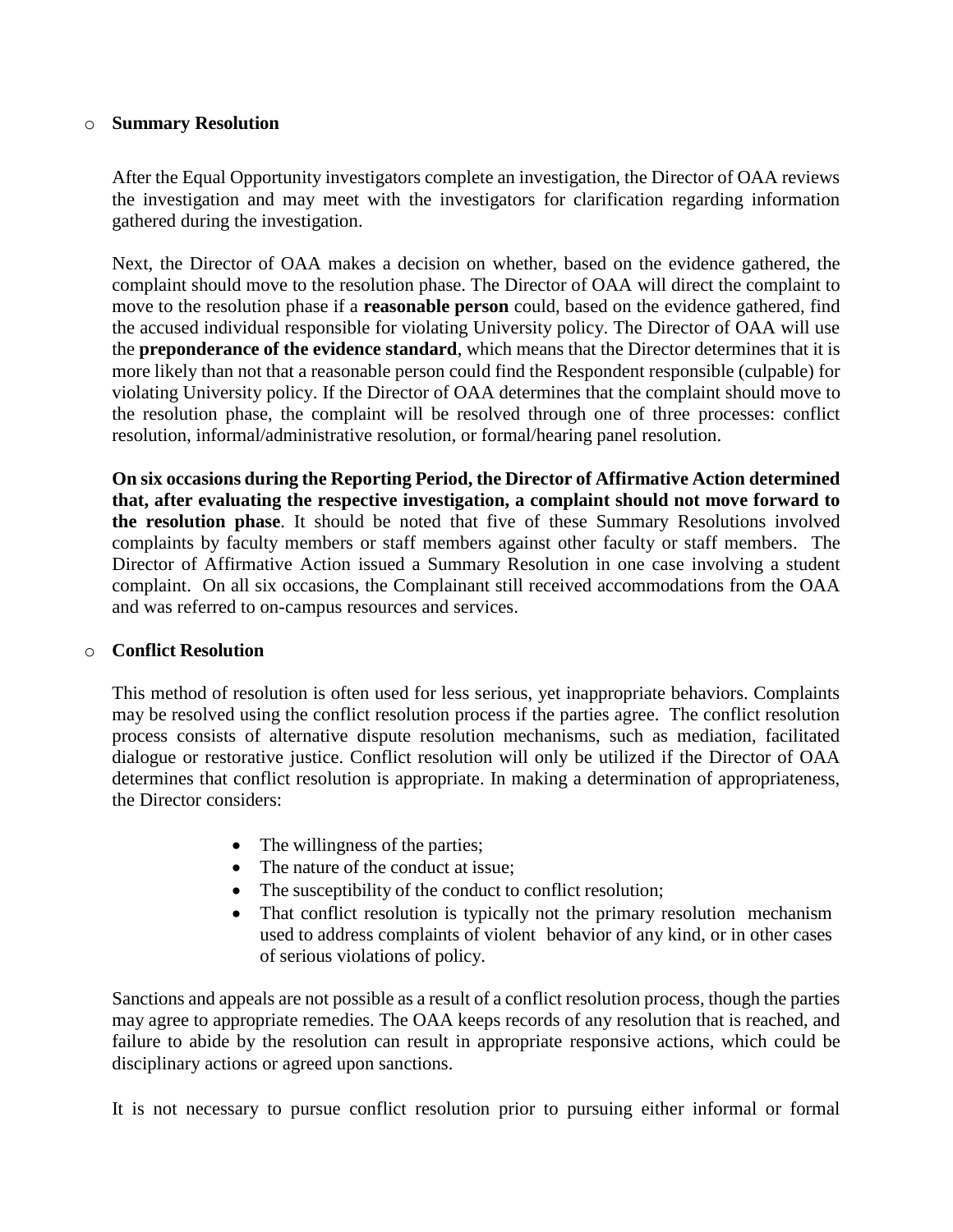resolution, and either party can stop the conflict resolution process at any time and request either the informal or the formal resolution process. **The Director of OAA utilized Conflict Resolution one time during the Reporting Period.**

## **IX. Outcomes of Informal/Administrative and Formal/Hearing Panel Resolutions**

From August 1, 2016, through July 31, 2017, two complaints of discrimination were resolved using the University's Informal/Administrative or Formal/Hearing Panel resolution processes. These processes are described in greater detail below and in the policy describing the [Equity Resolution](https://www.umsystem.edu/ums/rules/collected_rules/equal_employment_educational_opportunity/ch600/600.030_equity_resolution_process_for_resolving_complaints_of_harassment)  [Process](https://www.umsystem.edu/ums/rules/collected_rules/equal_employment_educational_opportunity/ch600/600.030_equity_resolution_process_for_resolving_complaints_of_harassment) for complaints against students. The University has separate Equity Resolution Policies for [faculty](https://www.umsystem.edu/ums/rules/collected_rules/equal_employment_educational_opportunity/ch600/600.040_equity_resolution_process_for_resolving_complaints_of_harassment) and [staff](https://www.umsystem.edu/ums/rules/collected_rules/equal_employment_educational_opportunity/ch600/chapter_600.050_equity_resolution_process_for_resolving_complaints) members.

#### o **Informal Resolution<sup>6</sup>**

The informal resolution process is used to resolve cases where the Respondent is a student. The informal resolution process can be used only if both the Complainant and Respondent agree to this form of resolution. In the informal process, the Director of Affirmative Action will make a decision of responsibility after reviewing the entire investigation, reading a written investigative report, and reviewing exhibits prepared by the OAA investigators. The investigative report summarizes statements made by witnesses and evidence collected through an impartial investigation.

If, during the informal process, one of the parties requests the formal process (which utilizes a hearing panel), the complaint will be resolved using the formal process. After the Director of Affirmative Action makes a determination of responsibility, the parties are promptly informed of the decision. **No complaints were resolved by Informal Resolution in the period from August 1, 2016 to July 31, 2017.**

## o **Administrative Resolution**

l

The administrative resolution process is very similar to the informal resolution process, but it is used to resolve cases in which the Respondent is a faculty or staff member.

The administrative process for staff members requires that the Director of Affirmative Action and the Respondent's direct supervisor make a decision of responsibility after reviewing the entire investigation, reading a written investigative report, and reviewing exhibits prepared by the OAA investigators. The investigative report summarizes statements made by witnesses and evidence collected through an impartial investigation. Staff members do not have the option of pursuing a formal or hearing panel resolution process as an alternative to the administrative resolution process.

For complaints in which a faculty member is the Respondent, the parties may agree to the administrative resolution process. The administrative process for faculty members requires that

<sup>&</sup>lt;sup>6</sup> Note that the Equity Resolution Process was amended during the Reporting Period to change the term "Informal Resolution" to "Administrative Resolution". *See* CRR 600.030.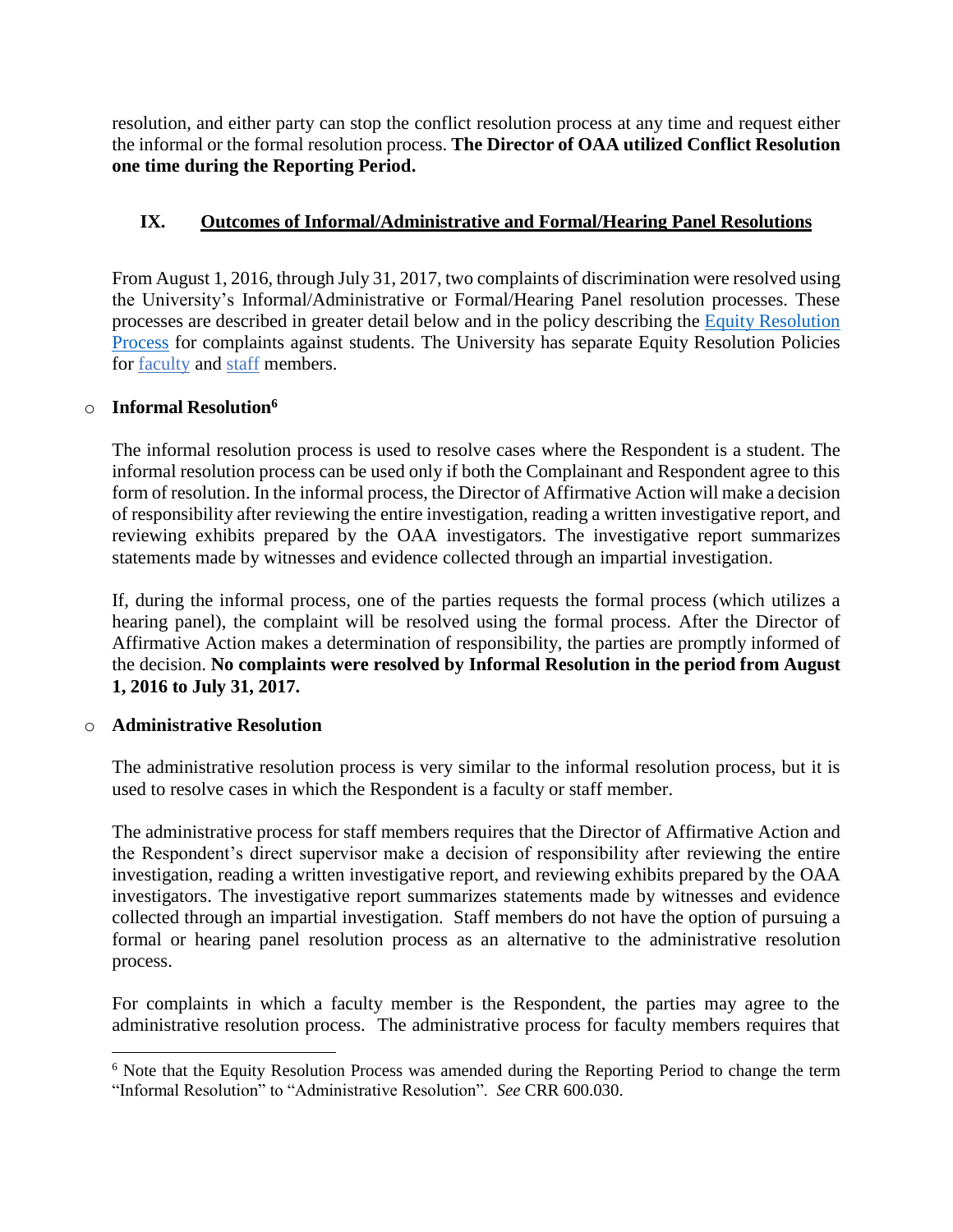the Director of Affirmative Action make a decision of responsibility after reviewing the entire investigation, reading a written investigative report, and reviewing exhibits prepared by the OAA investigators. The investigative report summarizes statements made by witnesses and evidence collected through an impartial investigation. If, during the administrative resolution process, one of the parties requests the formal/hearing panel process, the complaint will be resolved using the formal/hearing panel process. Although the Director of Affirmative Action will make the decision regarding responsibility and recommend sanctions during the administrative resolution process, the Provost makes the final decision regarding sanctions.

#### **The Director of Affirmative Action issued two (2) Administrative Resolutions during the Reporting Period.**

#### o **Formal/Hearing Panel Resolution**

In the formal/hearing panel resolution process, an Equity Resolution Hearing Panel (composed of three trained faculty and/or staff members) will conduct a formal hearing on campus. During the hearing, the OAA investigators assigned to the case will serve as the main witnesses, presenting a report of the investigation to the panel. Both the Complainant and Respondent may serve as witnesses and/or call additional witnesses at the discretion of the Hearing Panel chair. The chair may ask questions of any witnesses and each party.

Complainants and Respondents may direct questions to each other through the chair. Both the Complainant and Respondent may have an advisor present with them during the hearing. If a Complainant or Respondent does not wish to attend the hearing in person, he or she can request alternative arrangements such as attendance by videoconference.

After the hearing, the Hearing panelists will make a finding of responsibility for each charged policy violation and prepare a written report detailing their findings, how each member voted, and the information cited by the Panel in support of its determination. For complaints filed against students, the hearing panelists also issue sanctions against students found responsible for policy violations. For complaints filed against faculty members, the hearing panelists recommend sanctions to the Provost, and the Provost makes the final decision regarding sanctions. The formal resolution process was not utilized during the Reporting Period.

#### o **Appeals**

Both parties are allowed to appeal the decision of the Equity Resolution Panel and the Director of Affirmative Action, but only for the following reasons:

- 1. A procedural error that significantly impacted the outcome of the formal resolution, such as substantiated bias or material deviation from the established procedure;
- 2. To consider new evidence, unavailable during the original hearing that could substantially impact the original finding or sanction; or
- 3. The sanctions fall outside the range typically imposed:
	- For the offense (as determined by the appellate officer), or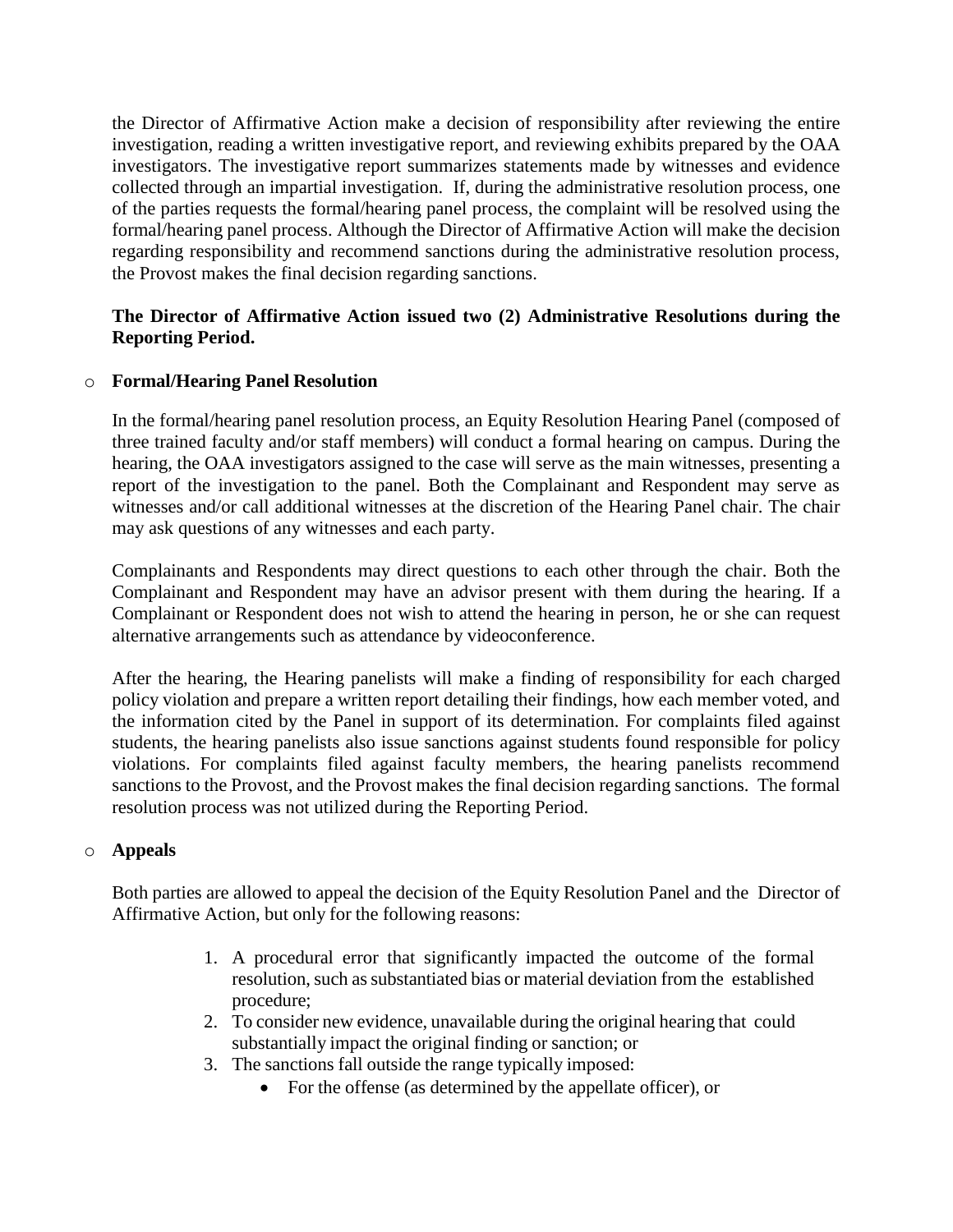• For the cumulative conduct record of the accused.

All requests for appeal must be in writing and submitted to the appellate officer within three business days of the delivery of a written finding.

The appellate officer for the Student as Accused process is Vice Chancellor for Student Affairs and Enrollment Management Mel Tyler. The appellate officer for the Staff as Accused process is Vice Chancellor for Human Resources Carol Hintz. The appellate officer the Faculty as Accused Process is Vice Chancellor for Research and Economic Development Lawrence Dreyfus, and the alternate appellate officer for the Faculty as Accused process is Ellen Suni, Dean Emerita and Professor at the UMKC School of Law.

During the Reporting Period, the appellate officers did not overturn any findings of responsibility made by the Director of Affirmative Action.

If found responsible, Respondents are sanctioned by expulsion from the University or other discretionary sanctions. No students were expelled as a final result of the Equity Resolution Process. **Two (2)** Respondents were found responsible following an investigation and issued disciplinary sanctions during the Reporting Period.

# **X. Conclusion**

## *More Than Investigations – Training, Recruitment & Retention*

We hope that this information is helpful to the UMKC Community in understanding the work of the Office of Affirmative Action. During investigations and throughout the adjudication of matters, we make every effort to provide a fair process for everyone. The dispositions of the investigations undertaken during the Reporting Period reflect these efforts.

While conducting investigations is an important responsibility of the OAA, training and education are essential to preventing discrimination. During the Reporting Period, the OAA partnered with Human Resources and the Division of Diversity and Inclusion to educate and train our students and employees on topics related to diversity and inclusion. During the Reporting Period, 86 percent of UMKC employees completed an online training course for employees entitled *Building a Foundation: Discrimination Prevention and Title IX*.

Other training opportunities during the Reporting Period included the following:

- Human Resources offered over 40 courses including *Supervisory Foundations, Interview & Selection, Appraisals, Legal & Effective Discipline, FMLA, Embracing Multiple Generations, Difficult Conversations, Emotional Intelligence, FMLA,* and much more.
- MyLearn, the university's learning management system, provided employee access to thousands of books, simulations, courses and resources.
- LGBTQIA Services & Programs offered *Safe Space Training*.